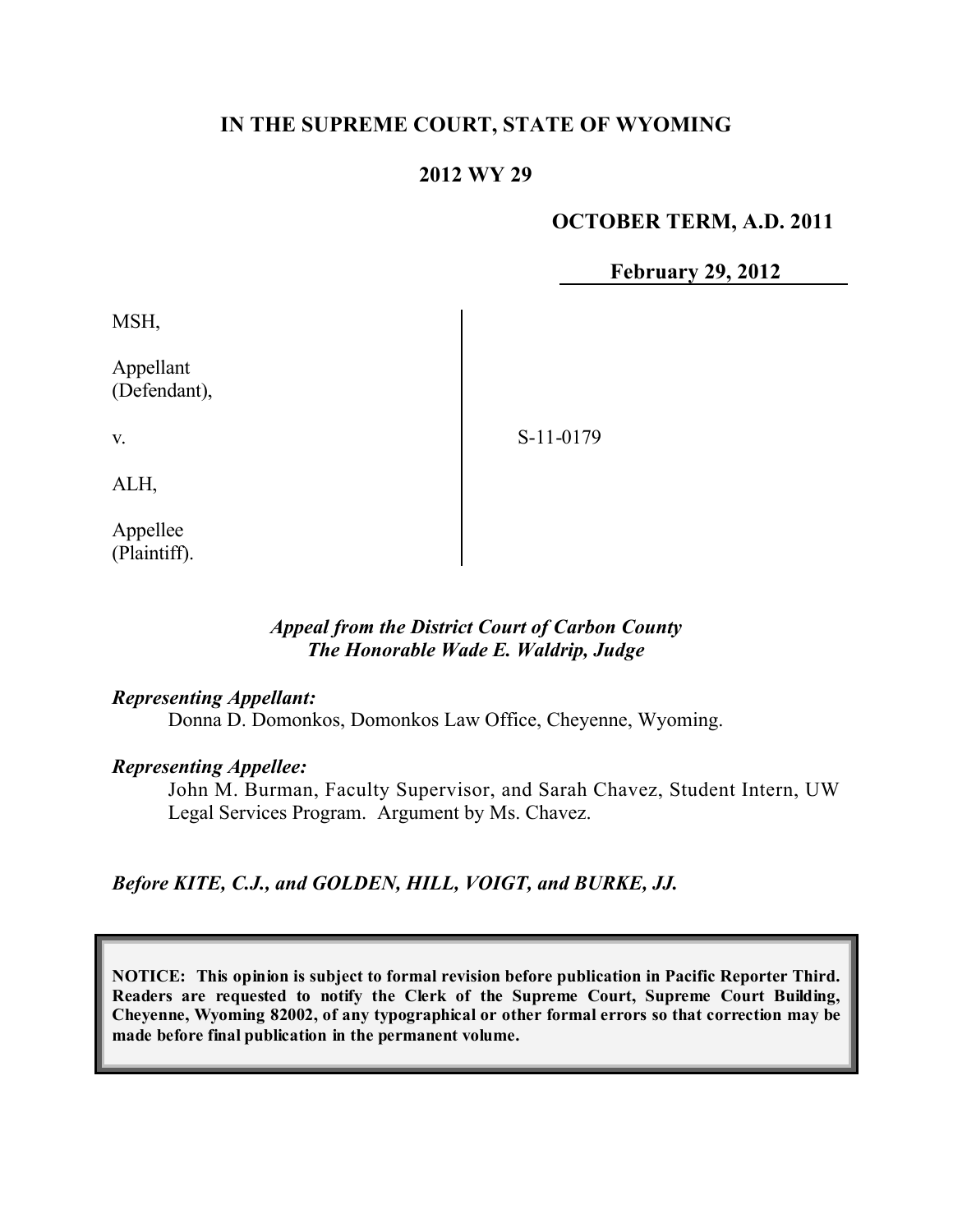## **VOIGT, Justice.**

[¶1] The district court terminated the appellant's (father's) parental rights to his three children, pursuant to Wyo. Stat. Ann. § 14-2-309(a)(iv) (LexisNexis 2011), after finding, by clear and convincing evidence, that he was incarcerated for a felony conviction and was unfit to have the custody and control of the children. In this appeal, the father claims the district court erred when it allowed a police report to be introduced into evidence, and when the officer who wrote the report testified consistently with the report and allegedly vouched for the credibility of a victim. He also argues that the appellee (mother) failed to produce clear and convincing evidence that father was unfit to care for his children. Finding no error, we affirm.

### **ISSUES**

[¶2] 1. Whether Officer Dunn's testimony and the admission of his report into evidence was plain error.

2. Whether Officer Dunn's testimony regarding the credibility of the victim's statement was plain error.

3. Whether mother presented clear and convincing evidence that father was unfit to have the custody and control of his children.

## **FACTS**

[¶3] Father and mother were married in Texas in 2001. The couple had three children: BH was born in 2001, SH was born in 2003, and EH was born in 2004. Shortly after EH was born, father began serving a ten-year term of imprisonment after pleading guilty to aggravated sexual assault of a minor. The incident to which he pleaded guilty occurred in 1999, before his marriage to mother, and involved him engaging in the sexual abuse of his then girlfriend's six-year-old learning disabled daughter.

[¶4] In December of 2009, mother filed a petition to terminate father's parental rights to BH, SH, and EH. The district court held a hearing and, thereafter, entered an order terminating father's parental rights. The district court concluded that mother had presented clear and convincing evidence that father was incarcerated for a felony conviction and that he was unfit to have custody and control of the children. In addition to considering the circumstances surrounding father's felony conviction, the court found that father had provided no financial or physical support for the children, and his incarceration made him unable to be a parent since 2004. The court further found that, by the time father is guaranteed release from prison, he will have missed the majority of the children's childhood years. Father now appeals that order.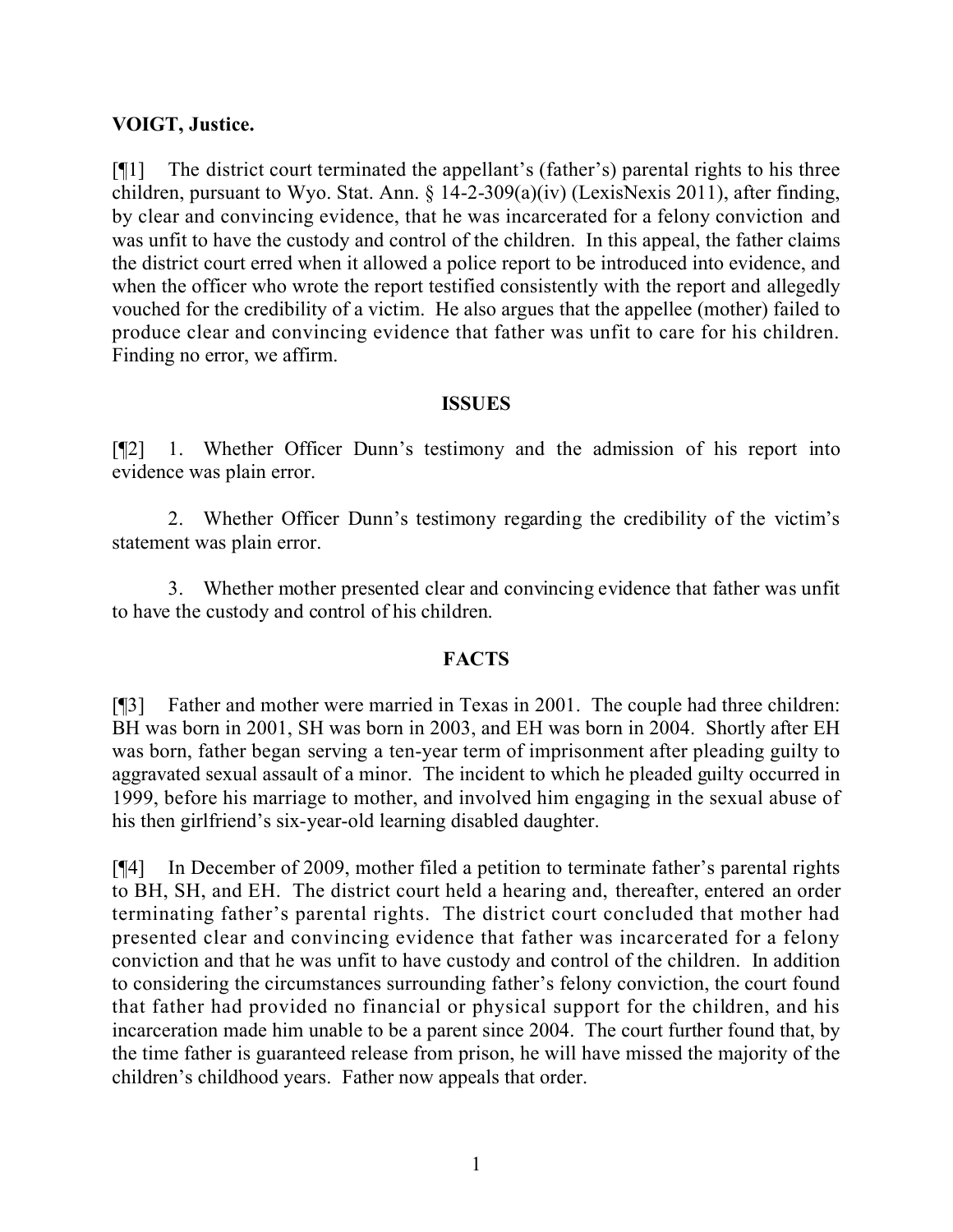# **DISCUSSION**

## *Whether Officer Dunn's testimony and the admission of his report into evidence was plain error*

[¶5] At the termination hearing, Officer Dunn, who investigated the charges to which father pleaded guilty, testified about the investigation. Early on in his testimony, the police report he made regarding the incident was introduced and admitted into evidence without objection. Father now claims that admission of the report into evidence was error, as the report was hearsay and the information within the report was also based upon hearsay. He also asserts that Officer Dunn's testimony, consistent with the report, was based upon hearsay.

[¶6] This issue is being raised for the first time on appeal and, therefore, we will review for plain error. *Walker v. State*, 2012 WY 1, ¶ 6, 267 P.3d 1107, 1110 (Wyo. 2012); *see also WR v. Natrona Cnty. Dep't of Family Servs. (In re interest of DG)*, 916 P.2d 991, 998 (Wyo. 1996) (discussing the use of plain error when a party raised the constitutionality of the termination of parental rights statute for the first time on appeal). In order to show plain error, the party alleging error must demonstrate: "1) the record is clear about the incident alleged as error, 2) there was a transgression of a clear and unequivocal rule of law, and 3) the party claiming error was denied a substantial right which materially prejudiced him." *Walker*, 2012 WY 1, ¶ 6, 267 P.3d at 1110 (citations omitted).

[¶7] Here, while the record is clear that the report was admitted into evidence, we need not determine whether a clear and unequivocal rule of law was violated because father has failed to prove that, if there was error, it was prejudicial. In order for a parent's rights to be terminated, pursuant to Wyo. Stat. Ann. § 14-2-309(a)(iv), there must be a showing, by clear and convincing evidence, that the parent is incarcerated due to a felony conviction. While Officer Dunn's report and testimony certainly informed the district court of the factual background regarding the allegations against father in the criminal case, his report and testimony were not necessary to establish that father was incarcerated due to a felony conviction. Father's own testimony established that to be the case, including that the crime was aggravated sexual assault of a minor.

[¶8] We also find that father has failed to show he was prejudiced to the extent the district court may have considered the facts underlying the crime as a basis for finding father unfit. While Officer Dunn's testimony and the report informed the district court that the father's then live-in girlfriend's daughter was the victim, the victim was disabled, the victim called father "Daddy," and the assault took place at night when the victim's mother was at work, the bulk of this information was also disclosed in father's testimony. Father testified that he was in an intimate relationship with the victim's mother, that he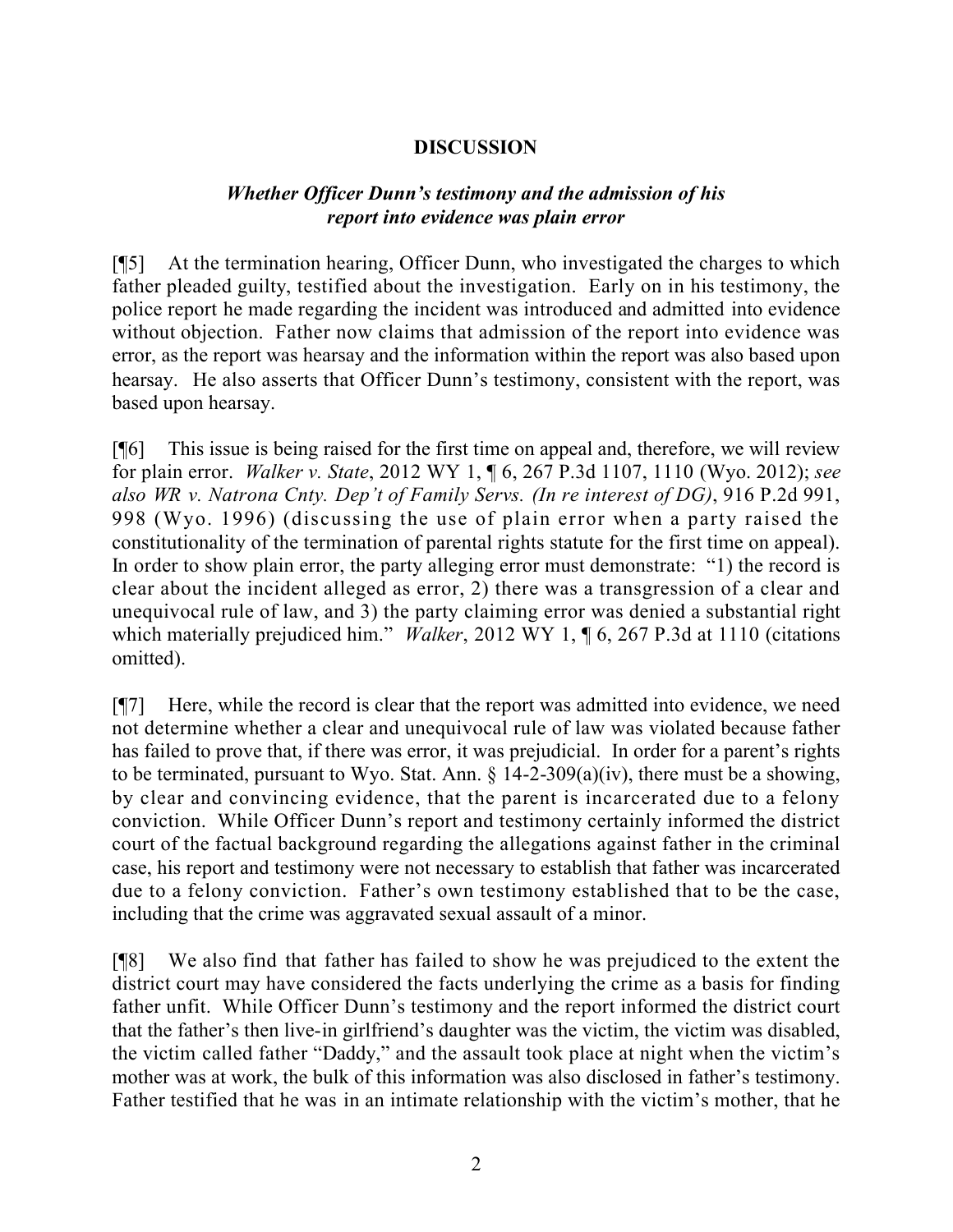lived with the victim and her mother, that he was a father figure to the victim, and that the victim called him "Daddy" at times. Although father did not testify that the victim was disabled or that the assault took place at night while the victim's mother was at work, we do not find that the omission of those facts would have resulted in a different outcome. Therefore, father has failed to demonstrate that he was prejudiced by Officer Dunn's testimony and the admission of his report and, thereby, has failed to carry his burden under the plain error standard of review.

# *Whether Officer Dunn's testimony regarding the credibility of the victim's statement was plain error*

[¶9] Father claims that Officer Dunn vouched for the victim's credibility, thereby causing him prejudice. Again, this claim is being raised for the first time on appeal and, therefore, will be reviewed for plain error. *Walker*, 2012 WY 1, ¶ 6, 267 P.3d at 1110. While the record clearly shows the incident father alleges was error, just as above, he has failed to demonstrate that he was prejudiced by the allegedly erroneous testimony.

[¶10] Father claims that Officer Dunn's testimony was introduced to prove that father was actually guilty of the crime for which he pleaded guilty. However, at this point in time, the question of whether father actually committed the crime for which he pleaded guilty is not relevant. What is relevant is that he was convicted of sexually abusing a child and that he is serving a term of incarceration for that conviction. *See* Wyo. Stat. Ann. § 14-2-309(a)(iv).

[¶11] Further, despite the fact that father maintains he did not commit the crime, the district court properly relied upon that guilty plea and conviction as a factor when determining whether father was unfit to have custody of his children. While father certainly could have attempted to mitigate his conviction by introducing evidence that he entered the plea without accepting responsibility, he did not do so. Instead of presenting the transcript from his change of plea hearing or the judgment and sentence entered after his guilty plea, he simply testified that he did not plead guilty but, instead, "accepted a plea agreement." The district court obviously did not give father's self-serving testimony much credence, and there is nothing in the record that would show the district court's belief that father was guilty of the crime was erroneous. Therefore, father has failed to demonstrate plain error.

# *Whether mother presented clear and convincing evidence that father was unfit to have the custody and control of his children*

[¶12] Father claims that mother failed to prove by clear and convincing evidence that he was unfit to have the custody and control of his children, as required by Wyo. Stat. Ann.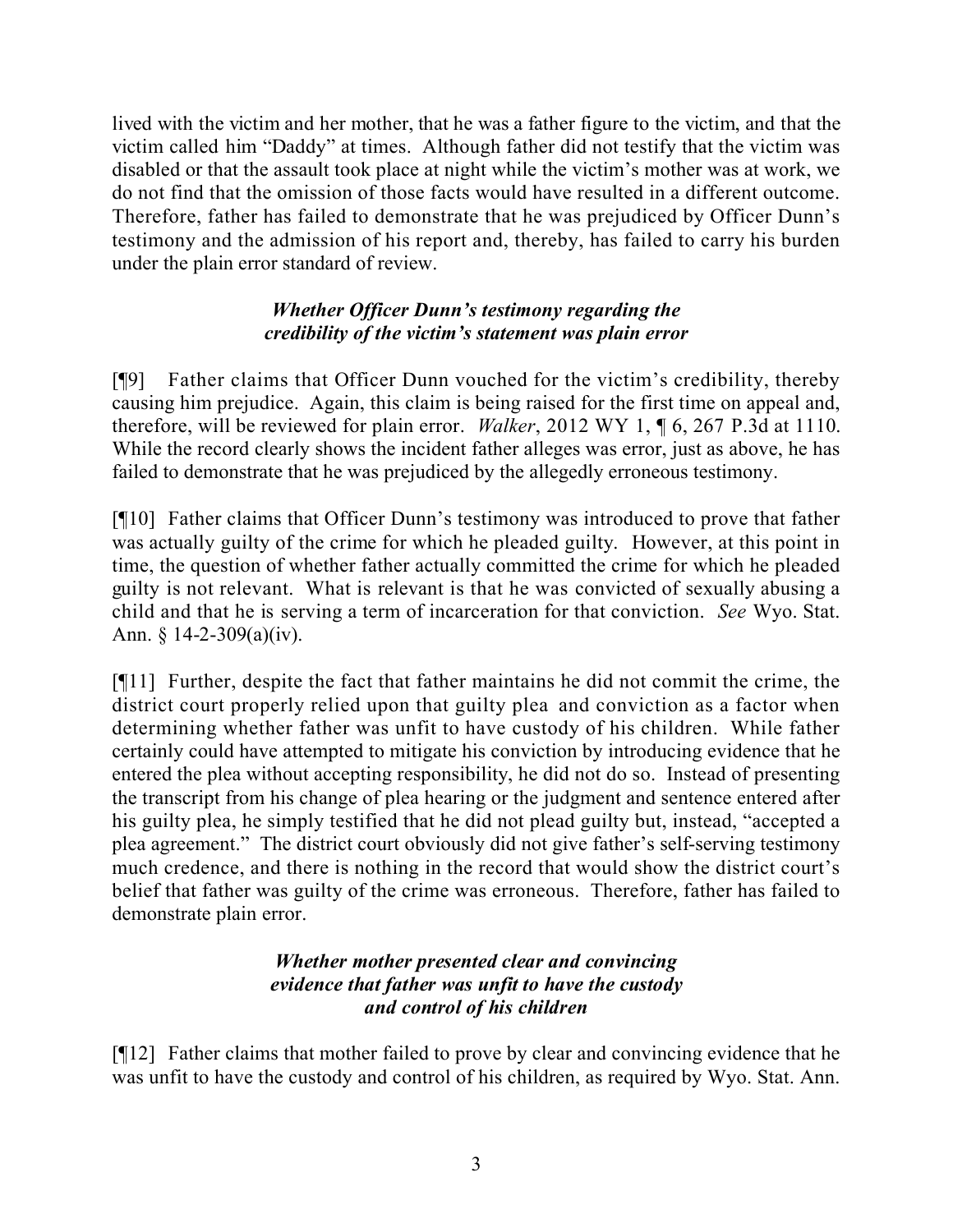§ 14-2-309(a)(iv). When reviewing whether sufficient evidence was presented to terminate parental rights, we use our traditional sufficiency of the evidence review:

> We examine the evidence in the light most favorable to the party prevailing below, assuming all favorable evidence to be true while discounting conflicting evidence presented by the unsuccessful party. This Court then reviews the supporting evidence to ascertain if it clearly and convincingly satisfies the statutory elements required to support termination. Evidence is clear and convincing if it would persuade a trier of fact that the truth of the contention is highly probable. This Court may examine all of the properly admissible evidence in the record, but we do not reweigh the evidence. In applying our standard of review, we keep in mind that the right to associate with one's family is fundamental and strictly scrutinize petitions to terminate parental rights.

*JLW v. CAB (In re WDW)*, 2010 WY 9, ¶ 17, 224 P.3d 14, 19 (Wyo. 2010) (internal citations omitted).

[¶13] As we recognized in *JLW*, the termination statutes do not define the term "unfit." *Id*. at  $\P$  19, at 19. However, we have determined that "fitness includes the ability to meet the ongoing physical, mental and emotional needs of the child." *R.L.A. v. State, Dep't of Family Servs. (In re L.A.)*, 2009 WY 109, ¶ 14, 215 P.3d 266, 269 (Wyo. 2009). "Whether a parent is fit to have custody and control of a child is a decision that must be made within the context of a particular case and depends upon the situation and attributes of the specific parent and child." *JLW*, 2010 WY 9, ¶ 19, 224 P.3d at 19.

[¶14] The district court's decision to terminate father's parental rights was based on several different factors. First, the court expressed concern about father's conviction and the likelihood of recidivism. These concerns were based upon the fact that father and the victim had a relationship similar to one of a father and daughter and that he has refused to take any responsibility for his actions. The court also noted that father's contacts with his children have been sparse and, while his incarceration made contact difficult, there was little evidence to show he made an effort to show love and support for his children. The court also found that father has had absolutely no contact with the children since December of 2009.

[¶15] Father spends a considerable amount of time focusing on all the evidence presented at trial that demonstrates that he is not an unfit parent, contrary to the district court's conclusion. However, acceptance of his argument would require us to ignore the applicable standard of review and, instead, reweigh all of the evidence presented to the district court. As in the past, we decline to use that approach. *See Garner v. State*, 2011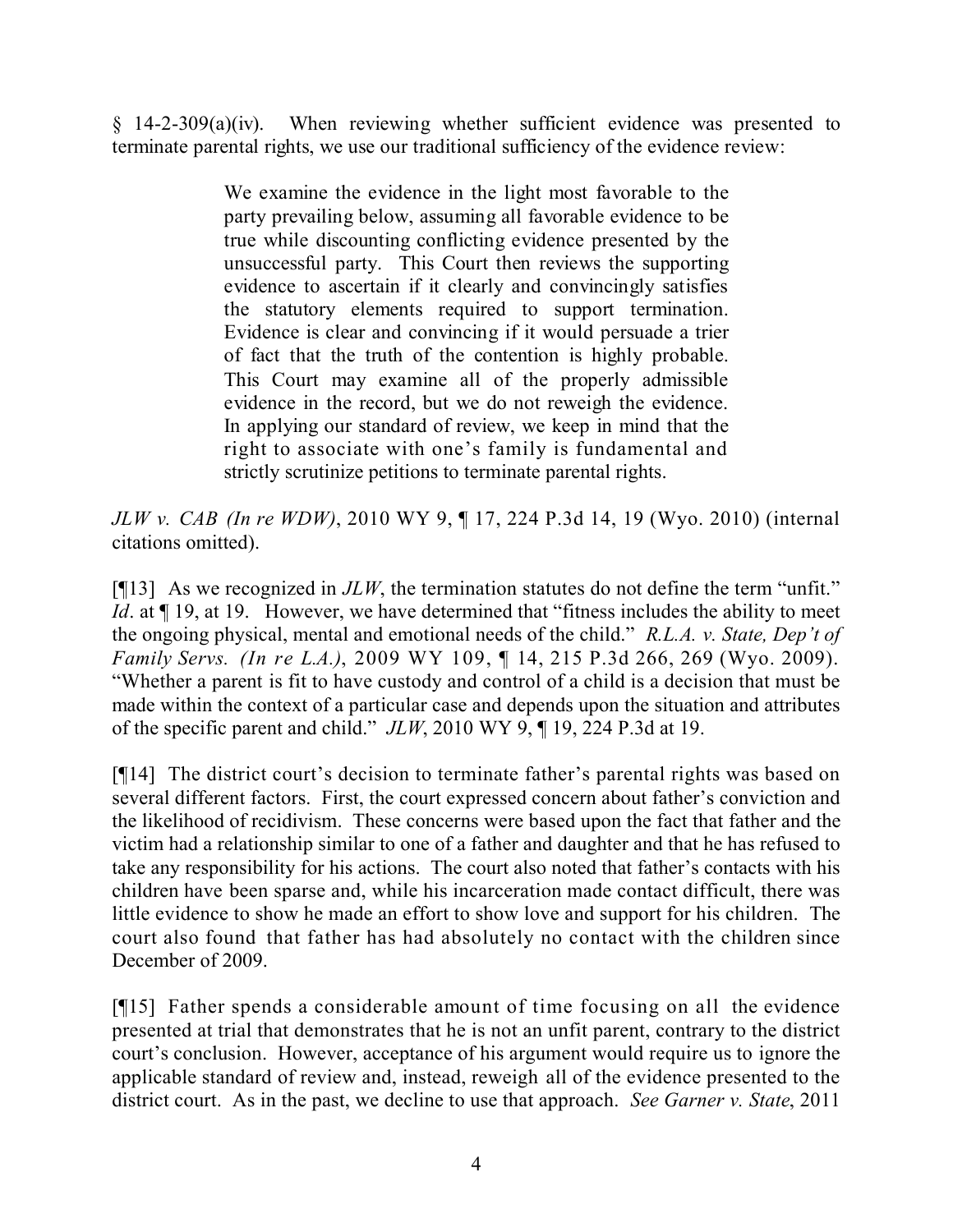WY 156, 120, 264 P.3d 811, 820 (Wyo. 2011) ("As we have often repeated, our standard of review for determining whether evidence is sufficient to sustain a conviction does not permit us to reweigh evidence[.]").

[¶16] Using the proper standard of review, which requires us to review the evidence in the light most favorable to the prevailing party and to disregard any conflicting evidence presented by the unsuccessful party, we find that clear and convincing evidence was presented to support the district court's decision to terminate father's parental rights. Mother testified that, before father was incarcerated, although he was making \$400-500 per week, he did not financially contribute to the household in any way, and that she solely paid for the groceries, rent, and all other living expenses with the money she received from social security. She also testified that when father was not working, he spent his time at home sleeping and not helping her raise the children. Thus, the record demonstrates that, even before he was incarcerated, father, although capable, did not provide financially for his family. Further, by choosing to spend little time with his children, he chose not to provide physical, mental, or emotional support. Since father has been incarcerated, he and his family have not provided financially for his children, save ten or twenty dollars. Additionally, since 2004, father had only called the children approximately five times. The last time he spoke with any of his children was in December of 2009.

[¶17] The record also demonstrates that father is currently incarcerated for sexually assaulting a child. While father's conviction alone is not per se evidence of unfitness, it is "a reality that severely impacts the parent-child relationship and therefore cannot be ignored." *CDB v. DJE*, 2005 WY 102, ¶ 6, 118 P.3d 439, 441 (Wyo. 2005). The facts surrounding the conviction to which he pleaded guilty showed the victim was father's girlfriend's six-year-old daughter, who referred to father as "Daddy." Further, even after spending a considerable amount of time incarcerated, father still maintains that he did nothing wrong and that his sole reason for wanting to take a sex offender rehabilitation class is so that he may be released on parole. Finally, father's guaranteed release date is not until 2014, at which point he will have been almost totally absent from his children's lives for over half of their childhood years.

[¶18] The evidence viewed in the light most favorable to mother shows that father has never been an active parent in the children's lives and failed to ever provide financially for his family. That trend has continued while father has been incarcerated, and when he is guaranteed release, he will have missed a substantial portion of the children's minority. The district court's concerns regarding father's conviction are also supported by the record. Father was convicted of committing an incredibly serious act against a child and has failed to take any responsibility for his actions. Therefore, we find that clear and convincing evidence was presented to support the district court's decision to terminate father's parental rights.